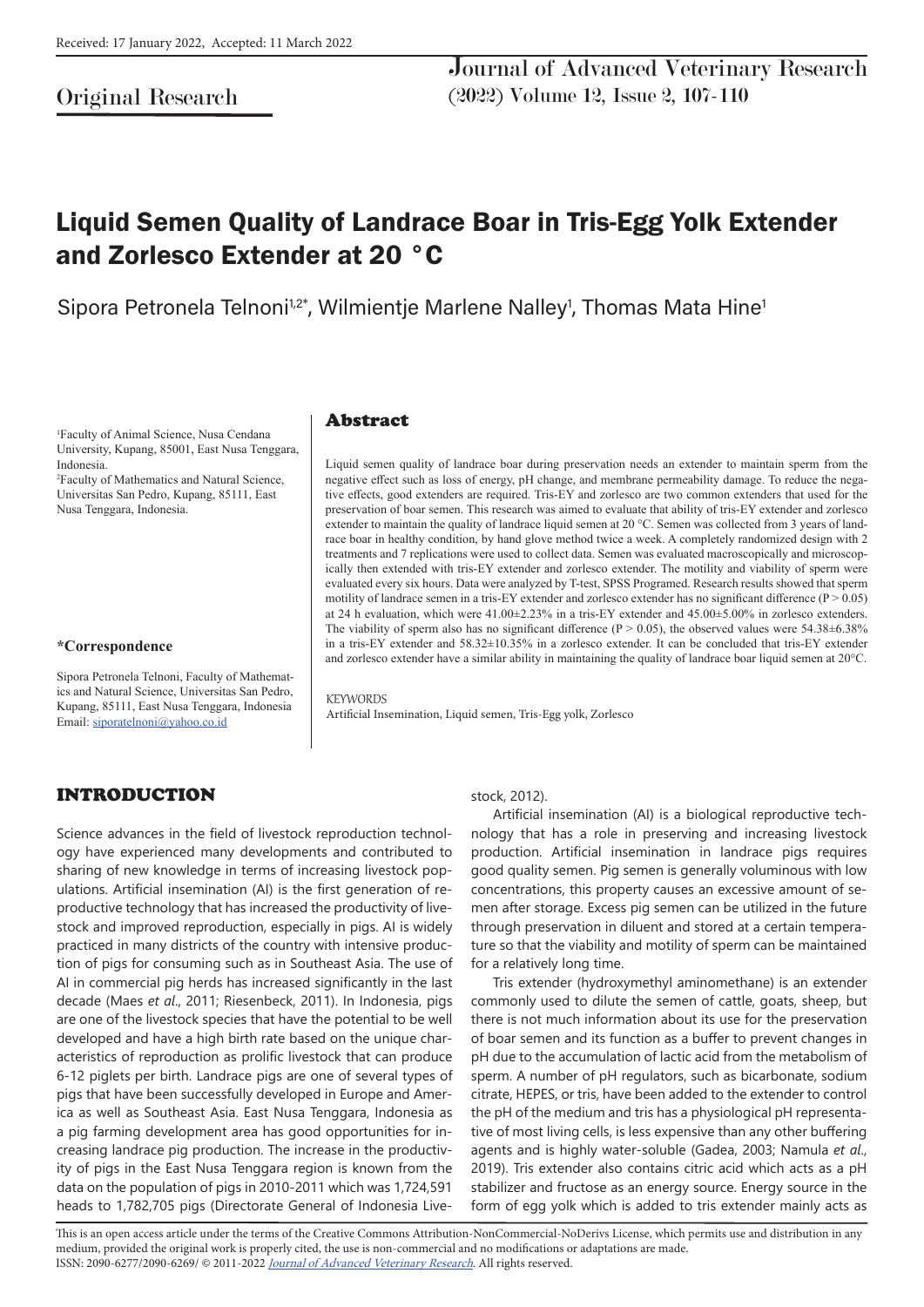an energy source and protects sperm from cold shock during storage. Egg yolk is a common ingredient of mammalian semen extender to protect sperm against initial cold shock (Anzar *et al*., 2019).

Zorlesco extender is one of the commonly used diluents for the preservation of pig semen, which contains tris and amino acids in the form of cysteine (Gadea, 2003). Cysteine contained in zorlesco diluent functions in membrane stability and inhibitory capacity (Johnson *et al*., 2000). Cysteine has been shown to prevent the loss in the motility of frozen-thawed bull, ram, and goat semen and to improve viability, the chromatin structure, and membrane integrity of boar sperm during liquid preservation. Cysteine also has a cryoprotective effect on the functional integrity of exosome and mitochondria improving post thawed sperm motility (Uysal *et al*., 2007; Bansal and Bilaspuri 2011).

Based on the chemical and biochemical composition contained in the tris-egg yolk (tris-EY) extender and zorlesco extender, the two extenders were used to maintain liquid semen quality in sperm motility and sperm viability of landrace boar sperm for the preservation of boar liquid for AI purposes application.

### MATERIALS AND METHODS

#### *Samples collection*

Two clinically healthy landrace boars aged 3 years, selected to the source of normal semen quality were used in this research. Boars were housed individually, maintained under natural daylight, fed with 16% of protein and 3200 kcal. Semen was collected twice a week with the glove hand method (Frangeî *et al*., 2005).

#### *Preparation of semen extenders*

Tris-EY extender based on Hu *et al*. (2006) and zorlesco extender based on Huo *et al*., (2002) was prepared. The composition of the Tris-EY extender was 1.10 g fructose, 2.42 g tris, and 1.48 g citric acid then dissolved in 100 mL of aquabidest, 20 mL of this solution was removed, and EY 20% v/v was added. The composition of the zorlesco extender was 1.15 g glucose, 0.23 g ethylenediaminetetraacetic acid, 1.17 g sodium citrate, 0.125 g sodium bicarbonate, 0.65 tris, 0.41 g citric acid, 0.01 g cysteine, then dissolved in 100 mL of aquabidest.

#### *Evaluation of boar fresh semen quality*

Semen was evaluated macroscopically and microscopically. The macroscopical analysis of semen included the color, pH, consistency, volume, and pH. Semen microscopical analysis included concentration, sperm morphology, sperm motility, and sperm viability (Althouse *et al*., 2006; Menkveld, 2010; Ducha *et al*., 2012).

#### *Experimental design*

This study used two treatments: tris-EY and zorlesco. Semen was diluted in a tris-EY extender and zorlesco extender as 2 treatments with 7 replicates.

#### *Liquid semen processing and analysis*

Semen containing sperm with more than 70% motile and 80% normal morphology were diluted with tris-EY extender and zorlesco extender, extenders are also supplemented with antibiotics (penicillin and streptomycin). Liquid semen was stored at 20°C and evaluated for sperm motility and sperm viability under a light microscope 400x magnification every six hours.

#### *Statistical analysis*

The quantitative data were presented as means  $\pm$  standard deviation. Sperm motility and sperm viability were analyzed using T-Test in software program SPSS 19.00 for windows. Treatments were considered statistically different from one another at p<0.05.

### RESULTS

The results of the study on the fresh semen characteristics of landrace boars were shown in Table 1. Fresh semen characteristics of landrace boar obtained have the normal range value of boar fresh semen.

Table 1. Fresh Semen Characteristics of Landrace Boar

| Parameter                  | Mean $\pm$ SD      |
|----------------------------|--------------------|
| Volume (mL)                | $202.00 \pm 20.49$ |
| Color                      | White gray         |
| Consistency                | Watery             |
| pH                         | $6.58 \pm 0.16$    |
| Concentration $(10^6$ /mL) | $260.2 \pm 30.77$  |
| Motility $(\%)$            | 78.00±2.74         |
| Viability (%)              | $88.70 \pm 3.31$   |
| Abnormality $(\% )$        | $4.58 \pm 1.05$    |

Primary data of Landrace Fresh Semen (2013); SD: Standard deviation; mL: milliliter; pH: potential Hydrogen

Sperm motility is the number of sperm in straightforward movement / total number of sperm  $\times$  100%. The results of this study on sperm motility after dilution using a tris-EY extender and zorlesco extender have no different values (P>0.05) on all hours of observation (Table 2). Sperm motility after dilution or 0-hour observation in a tris-EY extender and zorlesco extender was 69.50±1.11% and 69.00±2.23% then gradually decreased to 41.00±2.23% and 45.00 ± 5.00% at 24 h of observation.

#### Table 2. Sperm motility in a tris-EY extender and zorlesco extender

| <b>Observation Time</b> | <b>Treatments</b>             |                               |
|-------------------------|-------------------------------|-------------------------------|
| (Hour)                  | Tris-EY $(%)$                 | Zorlesco $(\% )$              |
| $\theta$                | $69.50 \pm 1.11$ <sup>a</sup> | $69.00 \pm 2.23$ <sup>a</sup> |
| 6                       | $61.00 \pm 2.23$ <sup>a</sup> | $63.00 \pm 2.73$ <sup>a</sup> |
| 12                      | $54.50 \pm 3.70$ <sup>a</sup> | $56.00\pm 6.51$ <sup>a</sup>  |
| 18                      | $46.00 \pm 2.23$ <sup>a</sup> | $50.00 \pm 6.12$ <sup>a</sup> |
| 24                      | $41.00 \pm 2.23$ <sup>a</sup> | $45.00 \pm 5.00^{\mathrm{a}}$ |

Means value in each treatment with the same superscripts in the same column did not differ significantly ( $P > 0.05$ )

Sperm viability is the total of viable sperm within an ejaculate for fresh semen or semen after preservation. The value of sperm viability from the results of the study that the tris-EY extender and zorlesco extender was not different (P > 0.05) at all hours of observation (Table 3). Sperm viability after dilution or 0-hour observation in a tris-EY extender and zorlesco extender was 81.56±2.06% and 85.64±2.24% then gradually decreased to 54.38±6.83% and 58.32±10.35% at 24 h of observation.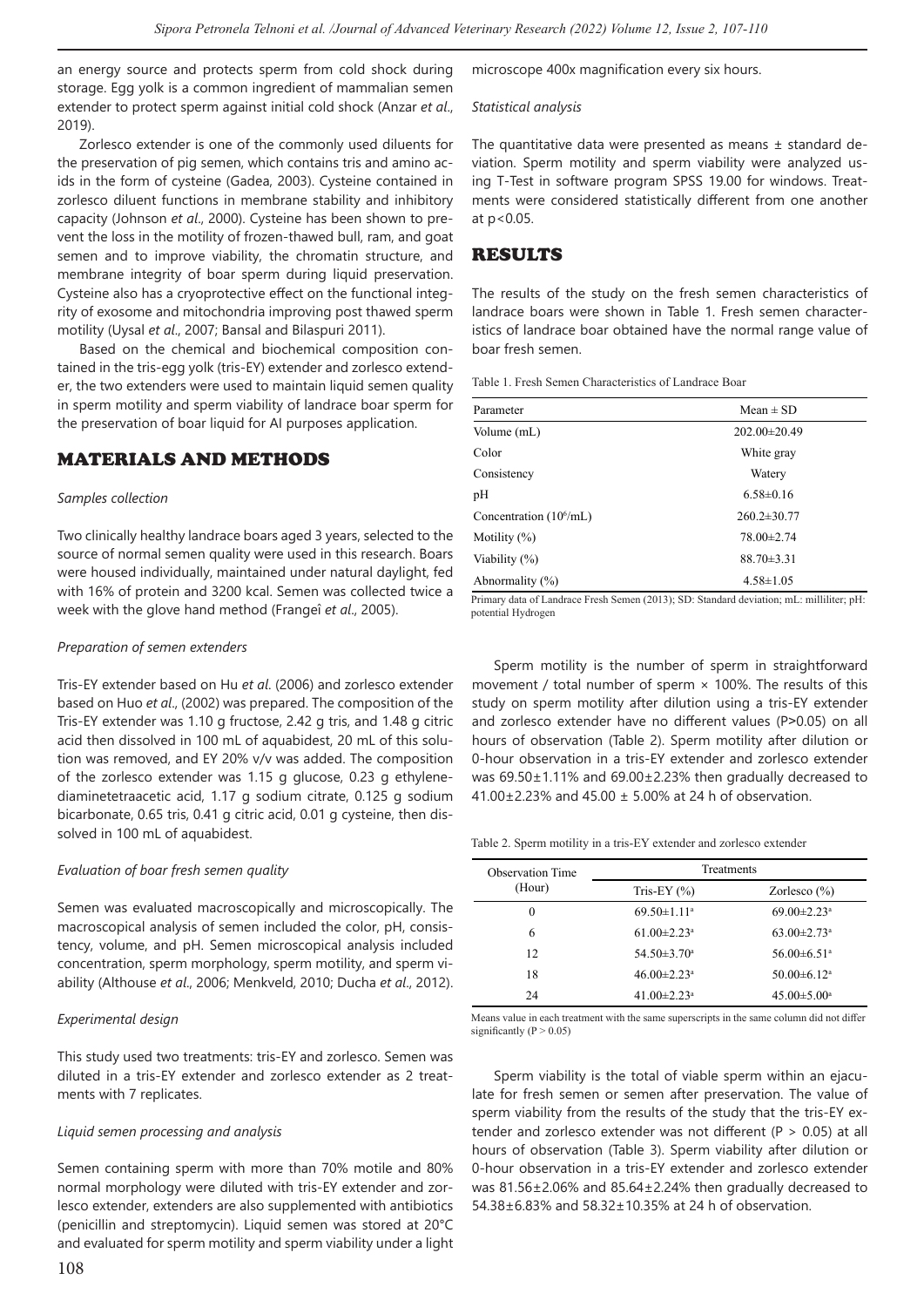| Observation Time (Hour) | Treatments                    |                                |  |
|-------------------------|-------------------------------|--------------------------------|--|
|                         | Tris-EY $(%)$                 | Zorlesco $(\%)$                |  |
| 0                       | $81.56 \pm 2.06^{\circ}$      | $85.64 \pm 2.24$ <sup>a</sup>  |  |
| 6                       | $72.34\pm4.01^a$              | $78.20 \pm 4.51$ <sup>a</sup>  |  |
| 12                      | $66.90 \pm 3.98$ <sup>a</sup> | $71.83 \pm 7.60^{\circ}$       |  |
| 18                      | $59.44 \pm 4.51$ <sup>a</sup> | $62.56 \pm 10.18$ <sup>a</sup> |  |
| 24                      | 54.38±6.83 <sup>a</sup>       | $58.32 \pm 10.35$ <sup>a</sup> |  |

Means value in each treatment with the same superscripts in the same column did not differ significantly ( $P > 0.05$ )

### DISCUSSION

The preservation of boar liquid semen has many purposes in AI as a biotechnology reproductive tool. Tris-egg yolk and zorlesco as semen extenders consist of sources of energy, stabilizing pH, and maintaining membrane stability of sperm. The utility of the extender's composition is aimed at maintaining sperm motility and sperm viability during preservation and after AI. Sperm motility is an important parameter of liquid semen quality that needs to be considered for AI application, for it is related to the sperm's ability to fertilize an ovum.

The obtained results in zorlesco extenders are different from Huo *et al*. (2002), who found that zorlesco extender can maintain sperm motility of boar sperm up to 50% for 3 days of storage at 17°C and Sumarandi (2009) in liquid semen preservation using zorlesco was able to maintain sperm motility for 30 h of storage with 53.39% at 17°C. The difference in the value of sperm motility can be influenced by storage temperature factors. Another factor that affects the motility and viability of sperm is the temperature (White, 1993) then the sperm of mammals are very sensitive to temperature fluctuations (Lemma, 2011). Results of research on the use of tris-EY in the preservation of liquid semen of pigs are still scant. The results of research by Hu *et al*., (2006) on boar semen dilution using tris-EY showed that post-thawed sperm motility was 30.1%.

There was no difference in sperm motility using both tris-EY extender and Zorlesco at 0-24 h of observation, indicating that the composition of tris-EY and Zorlesco extenders contained nutrients and buffers needed by sperm as an energy source and prevented changes in pH values. Memon and Ott (1981) stated that the ideal extender has conditions, including providing an energy source (carbohydrates), containing ingredients that can protect spermatozoa against the negative effects of cooling and freezing, buffers are useful in preventing changes in pH due to the formation of lactic acid. Johnson *et al*. (2000) stated that one of the factors that determine the motility of sperm during in vitro storage is the availability of nutrients contained in the diluent. Availability of nutritional sources of the two specific diluents is fructose, lipoprotein, phospholipid, and lecithin which in tris-EY, and glucose, and cysteine in zorlesco which have the same role in maintaining the motility of sperm in anaerobic storage. The fructose contained in tris-EY is utilized by spermatozoa as an energy source in both anaerobic and aerobic conditions in the female reproductive tract (Garner and Hafez, 2000). Tambing *et al*., (2000) stated that fructose acts as an energy-producing substrate in the form of ATP which can maintain the sperm motility. The glucose contained in zorlesco is used in the process of spermatozoa metabolism by utilizing glucose through the glucose stage before becoming 6P fructose, it must be converted first to 6P glucose then to 6P fructose, and finally to fructose bisphosphate to produce ATP (Dube *et al*., 2004; Sumarandi, 2007). Lipoprotein and lecithin function to maintain and protect the integrity of the lipoprotein sheath of spermatozoa cells (Toelihere, 1993), while the phospholipids found in egg yolk function protect spermatozoa against the effects of cold shock and prevent calcium influx (White, 1993). Cysteine is a source of protein that provides

a backup source for spermatozoa during storage (Johnson *et al*., 1982). Cysteine is a sulfur-containing amino acid with a thiol group is an important component of sperm nucleic acid and maintains the integrity of the DNA (Perumal *et al*., 2011).

A gradual decrease in the value of spermatozoa motility during storage at 0-24 h indicates a negative effect on the metabolic activity of spermatozoa during preservation. The resulting negative effect is related to lipid peroxidation which can reduce the motility of spermatozoa. The free radicals are known to be involved in lipid peroxidation as well as DNA and sperm membrane damages that may lead to decreased sperm motility or cell death (Uysal *et al*., 2007).

The surface of the sperm is covered by a lipoprotein membrane which when the sperm dies, the permeability of the membrane increase especially in the base of the head (Feradis, 2010) so it is easier to absorb the dye. Viable sperm cells have good membrane conditions so that the dye has difficulty penetrating the cell membrane, as a result, the sperm cells remain clear focused in the sperm head. The percentage of viable sperm (sperm head unstained) indicating living sperm and non-viable sperm (sperm head stained) indicating dead spermatozoa (Samplaski *et al*., 2015). The study results in table 3 showed no significant differences in the value of sperm viability between tris-EY extender and zorlesco extender during preservation ( $P > 0.05$ ), the respective value of sperm viability in a tris-EY extender and zorlesco extenders were 81.56±2.06% and 85.64±2.24 at 0 h of observation time further 54.38±6.83 and 58.32±10.35 at the 24 h. At the end of the observation (24 h) both extenders still showed the same value of sperm viability. This explained that both extenders can maintain the viability of sperm for up to 24 h while boar semen without the addition of diluent can only last 3-4 hours (Blakely and Bade, 1992).

The gradual decrease in the sperm viability which did not differ ( $P > 0.05$ ) in the two diluents indicated good effectiveness of the content of tris-EY and zorlesco, but when zorlesco extender added with bovine serum albumin (BSA) in several studies has a better ability to maintain sperm quality. EY in tris-EY extender as protein sources with the ability to be a membrane stabilizer for sperm cells preservation. BSA is a protein that reduces cell damage and cell loss and egg yolk-based extenders are often used to protect spermatozoa against cold shock during short-term storage that contain low-density lipoproteins (LDL) be required for sperm protection (Larbi *et al*., 2017; Sandal *et al*. , 2019). In addition, the two extenders also contain buffers as pH stabilizers that play a role in maintaining the viability of sperm. Zen *et al*. (2001) stated that the most important factor for sperm to prolong their viability is the availability of nutrients and acid-base balance (pH). In the present study, results of the sperm viability showed a fluctuated decrease every six hours of observation. The decrease in the value of sperm viability in both extenders was also associated with the type of respiration experienced by spermatozoa during storage. Campbell *et al*. (2002) stated that anaerobic respiration will produce compounds that can poison cells and the amount of energy will be small produced, this can reduce the motility of sperm and shorten the life span of sperm. The motility and viability of sperm are strongly influenced by the age of the spermatozoa, the availability of energy (ATP), active, biophysical, and physiological agents, suspension fluids, and the presence of respiratory stimuli or barriers Hafez and Hafez (2000).

### CONCLUSION

Based on the result of this study was concluded that the tris-EY extender and zorlesco extender have the same ability to provide liquid semen quality for sperm motility and sperm viability of landrace boar during preservation for 24 h.

### ACKNOWLEDGMENTS

This research was supported and carried out with the William and